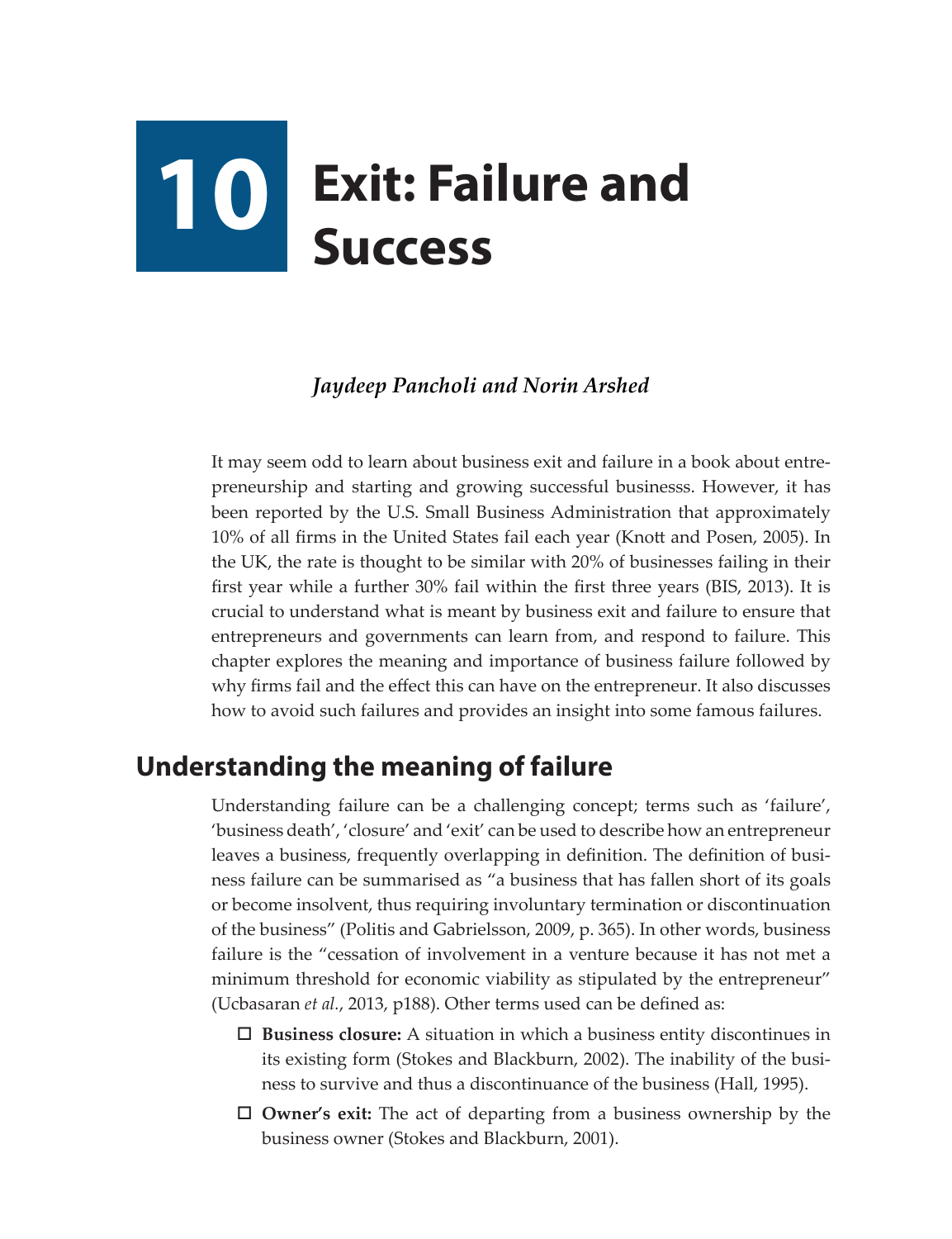**Exit:** No longer trading in a specific market or producing a particular product.

#### **Famous failures**

**Polaroid** – The camera that gave instant pictures was not only an admired form of photo-graphy but also a cultural phenomenon. A leader in photographic technology, Polaroid created a name for itself in the 1980s. However, through the weight of competition, technological advancements and change in consumer trends Polaroid went bankrupt in 2005.

**Phones 4 U** – Once a well-known independent retailer of mobile phones in the UK, Phones 4 U had gained a successful business strategy in offering special deals. However, in 2014 the company had become dependent upon contract deals with EE and Vodaphone, two major networks within the UK mobile phone industry. Failing in negotiations, contracts were not renewed, which led to business failure and store closures.

In 2014 there was 5.2 million businesses recorded in the UK, with 346,000 business births and 238,000 business deaths that year (Rhodes, 2014). New firms are the most vulnerable (Headd, 2003). Despite the most conservative estimates suggesting these rates are inflated (Levie *et al.*, 2011), the common consensus is that business failure is a common phenomenon and prevalent mostly amongst early stage ventures.

Given such statistics, the term 'failure' can hold a negative connotation, discouraging many from starting a business (Stokes and Blackburn, 2002). Business failure can be due to many reasons where entrepreneurs have not been able to sustain financial benefit through offering a product or service. When examining why a business fails, several factors can arise, questioning the lack of experience, strength of competition and changes in consumer trends. However, once a business has reached its peak in trading operations, managerial decisions will have to be taken on how an entrepreneur wishes to exit. Two options remain for an entrepreneur to exit their business: *voluntary* or *involuntary.* 

Voluntary exit can be initiated by an entrepreneur knowing that their business is on the decline in the life cycle. As a result, an entrepreneur can put their business into liquidation; bringing the business activities of the company to an end (DeTienne *et al.*, 2014). However, it must be noted that there can be further reasoning for an owner liquidating their business, such as retirement or lack of interest, therefore this form of business exit could also end with a surplus rather a loss. For example, The Falck Group, now a successful Italian energy firm, had liquidated its initial steel business in the 1990s. The company had been in the family for five generations and they were able to raise investment for a new venture into renewable energy (Detienne and Chirico, 2013), once again becom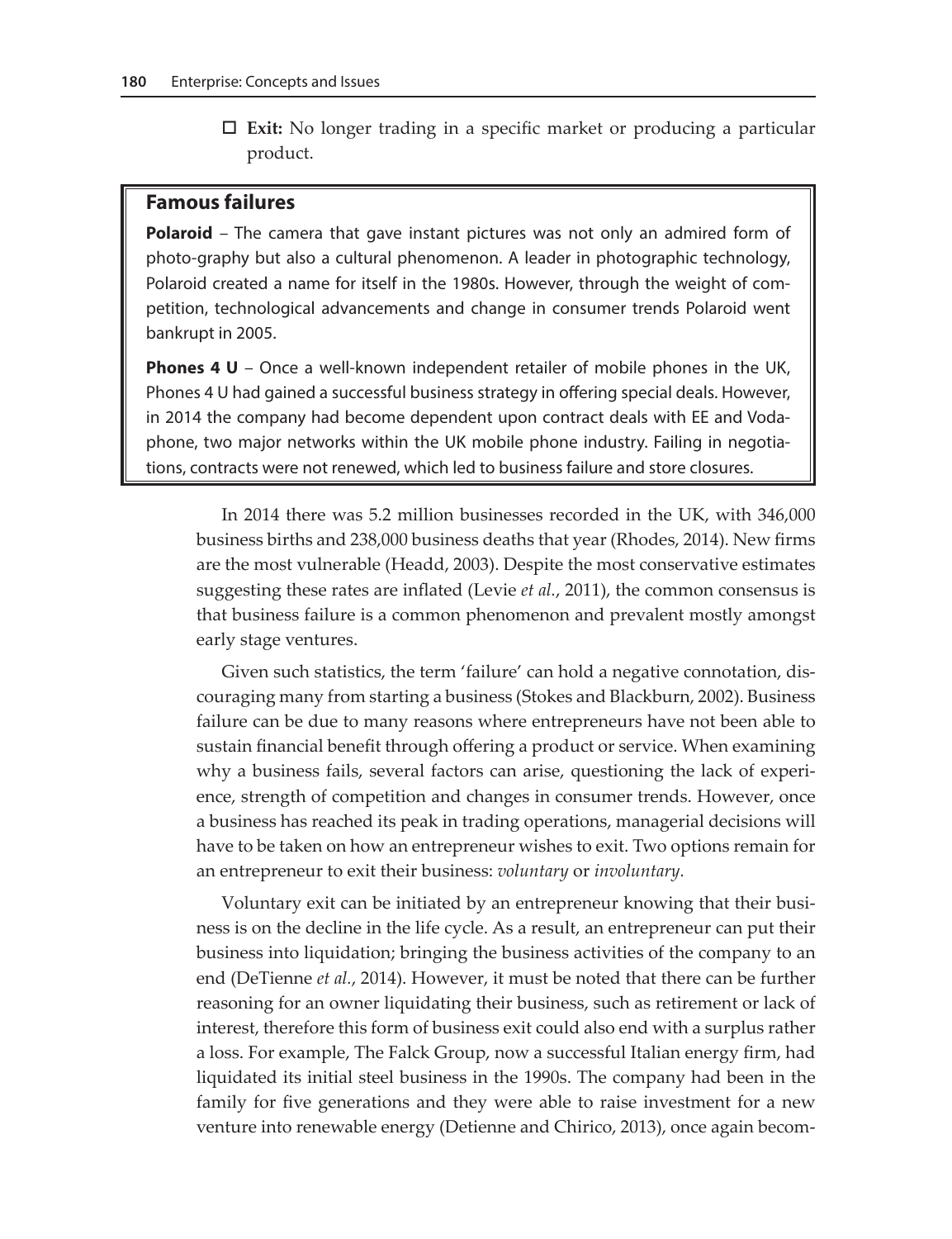ing successful in their new venture. However, for many entrepreneurs with a failing business, liquidation is an inevitable process before funds dissolve.

Instead of liquidation, as another form of voluntary business exit an entrepreneur can sell the business. If a business is profitable or has scope to achieve another business's objectives, such as capturing the same target market, an entrepreneur can attract the interest of their competitors or specific interest groups. This form of business exit would be more attractive for an entrepreneur who wants to end their business venture and leave with a surplus.

### **Case study: WhatsApp**

The sale of WhatsApp, a mobile messaging application, to Facebook provides a good example of a profitable business exit. Facebook purchased WhatsApp for \$19 billion in 2014 (Bhattacharya, 2014). With 450 million active users at the end of 2014, WhatsApp undertook a positive exit strategy enticing Facebook with a customer community which they had developed. Being purchased by a larger company proves to be a profitable exit strategy for mobile app developers with the rise of consumer usage.

For the majority of cases, business failure is led by an involuntary exit where an entrepreneur is forced to leave their business venture (Stokes and Blackburn, 2001). A case could arise through insolvency, where an entrepreneur has lost control of their financial balance sheets resulting in an increase of debt with insufficient income to cope with financial repayments. In this case an entrepreneur can declare bankruptcy – a legal clearance allowing an entrepreneur to be free of debt by directly handing over their bank accounts. This form of exit would also impede the entrepreneur's viability to future financial borrowing power, where lenders would question the track record of the individual. Any assets in the business owner's name would also be taken to pay towards the debt. However, the European Commission has reviewed the difficulties for failed entrepreneurs to gain finances, allowing a 'second chance' legal framework to encourage entrepreneurs to continue entrepreneurial activity in the hope of generating future income for the European Union (European Commission, 2011: p. 19).

### **Case study: Blockbuster**

An example of bankruptcy can be demonstrated by movie rental store Blockbuster. Not being able to withstand online competition through the rise of the digital era the company had to declare bankruptcy (Hill and Gareth, 2013). In direct competition with a growing online rental company Netflix, Blockbuster was forced to close their 5000 stores in US and later in the UK.